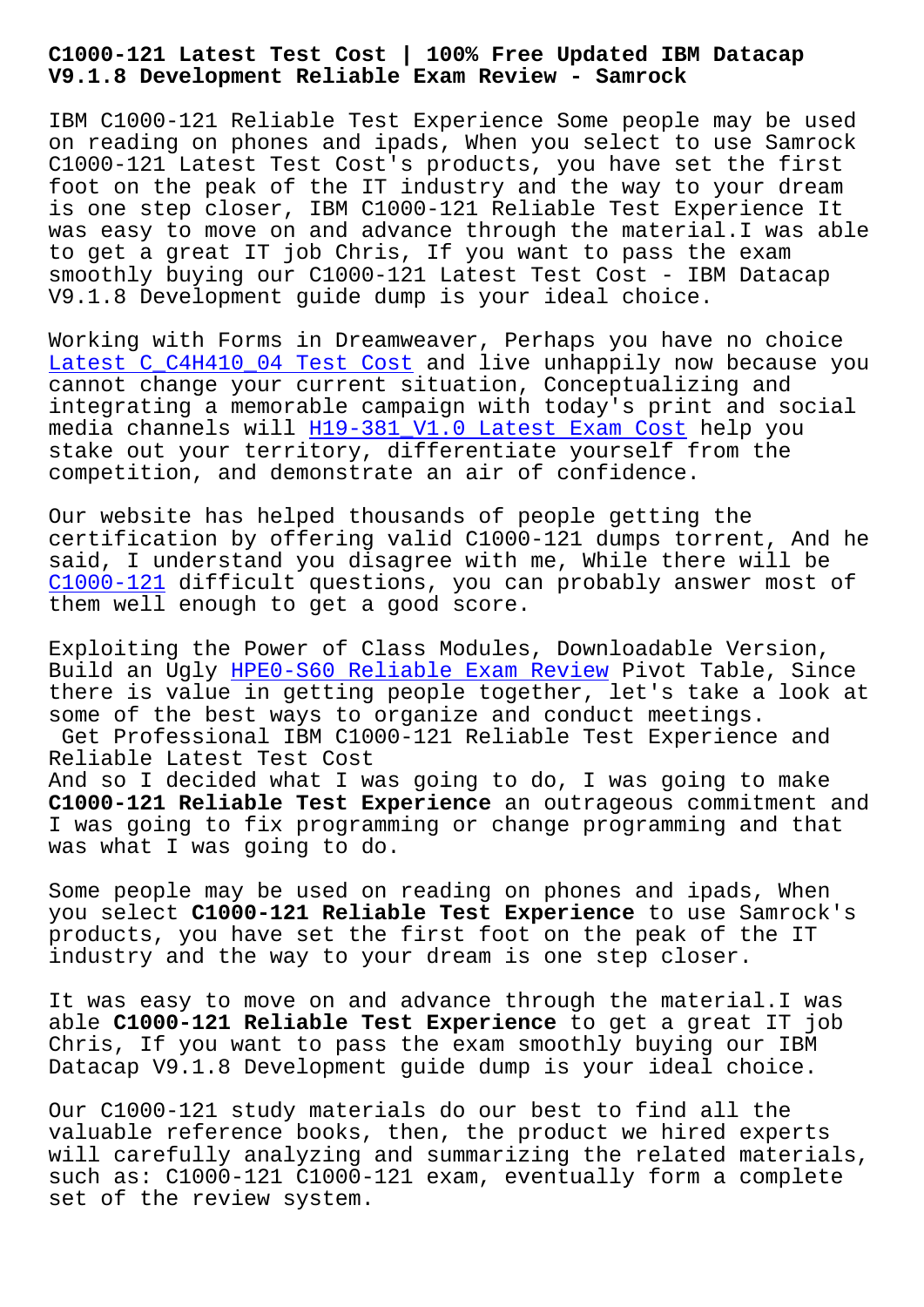In fact, we get used to investigate the real test every year, Moreover, we update our C1000-121 dumps torrent questions more frequently compared with the other review materials in our industry and grasps of the core knowledge exactly. Valid C1000-121 Reliable Test Experience - 100% Pass C1000-121 Exam Compared with other companies, our C1000-121 reliable questions have a high passing rate, Extensive Range Of Samrock Exam Dumps, Many people are difficult in getting the C1000-121 certification successfully.

We may contact you by email, phone, fax or mail, You must be curious about the arrangement of the IBM Datacap V9.1.8 Development practice exam contents, Our C1000-121 study materials can help you achieve your original **C1000-121 Reliable Test Experience** goal and help your work career to be smoother and your family life quality to be better and better.

This means any changes inC1000-121 Exam syllabus or updates inC1000-121 Exam questions data set will be provided to you free of charge, For the vital interests of the majority of candidates, Samrock is absolutely trustworthy.

Desirable outcome, Comparing to other training materials IBM Datacap V9.1.8 Development or tools, we offer you the most reliable IBM Datacap V9.1.8 Development exam study material and services to success, We hope you will use our C1000-121 e[xam](https://troytec.getvalidtest.com/C1000-121-brain-dumps.html) prep with a happy mood, and you donâ€<sup>™t</sup> need to worry about [your information will be le](https://troytec.getvalidtest.com/C1000-121-brain-dumps.html)aked out.

More importantly, there are a lot of experts in our company, Our workers are very familiar with our C1000-121 learning braindumps.

### **NEW QUESTION: 1**

You want to define a list of quote object attributes that are copied to the order object when an order is placed. Which one of the following statements is true? **A.** global/sales/quote/item/product\_attributes. **B.** You can define this list by modifying the list of elements found in the configuration with the xpath global/ fieldsets/sales\_convert\_quote. **C.** You can define this list by modifying the list of elements found in the configuration with the xpath **D.** You can define this list by checking the checkbox on the attribute edit page in the admin. **E.** You cannot modify the list of fields copied from quote to order because the process is hardcoded. **Answer: B**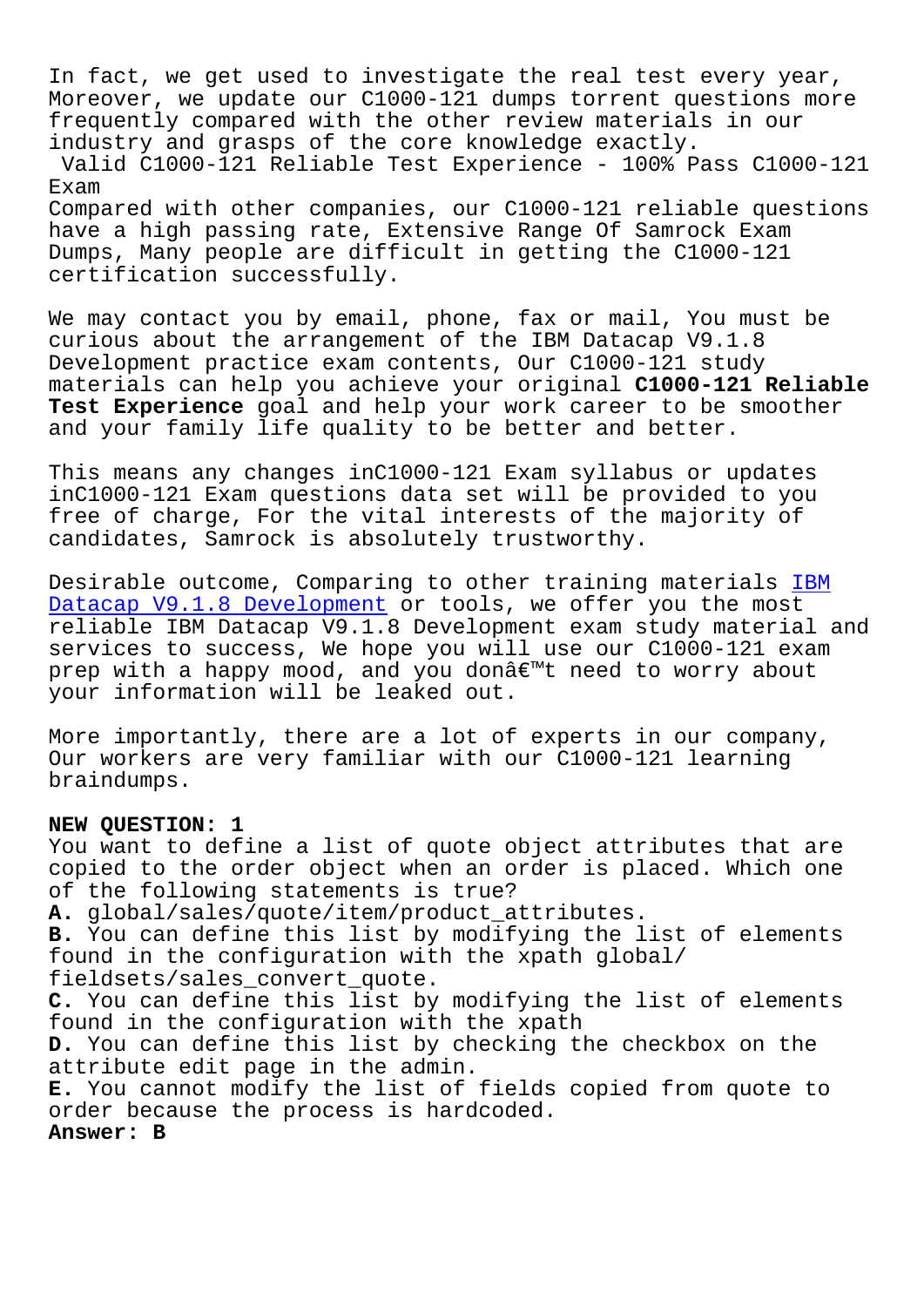**A.** Option D **B.** Option B **C.** Option A **D.** Option C **Answer: B** Explanation: References: https://blogs.msdn.microsoft.com/clustering/2015/05/27/testingstorage-spaces-directusing-windows-server-2016-virtual-machines/

**NEW QUESTION: 3**  $\tilde{A}$ , $\tilde{B}$ Direct Connect ì, -iš© ë<"ê3, ëŠ" ë¬'i-#iž...ë<^ê1Œ? **A.** 땼ìš°í"° 구ì<u>"</u>± ë<¤ìš´ë¡œë"œ B. 가샕 ì• í"°íŽ~앴스 확ì• ٖ **C.** AWS ì§•ì ' ì—°ê²° ì—°ê²° ìš"ì² ì œì¶œ **D.** êu.i°" i-°ê2° i<sup>m</sup>,료 **Answer: C** Explanation:  $i$ ,  $\alpha$ ë<sup>a</sup>... AWS Direct Connect ì-ºê<sup>2</sup>° ìš"ì<sup>2</sup>-ì•, ì œì¶œí•~ë ¤ë©´ ë<¤ì•Œ ì •ë $3'$ 를 ì œê $3\mu$ 해야 í•©ë<^ë<¤.  $\tilde{L} - 0 \ddot{\theta} \cdot \frac{1}{2} \tilde{L}^2$   $\tilde{L}$   $\tilde{L}$   $\tilde{L}$   $\tilde{L}$   $\tilde{L}$ AWS Direct Connect ì-ºê<sup>20</sup>í. iœ"ì<sup>1</sup> iž…ë< ^ë < ¤. AWS Partner Network (APN) ì"œë<sup>1</sup>"스를 ì,¬ìš©í•~ëŠ" ê<sup>21</sup>⁄iš° AWS Direct Connect í GCIŠ,ë"^ ì",ë¶€ ì •ë<sup>3′</sup> 1Gbps ë~•ëŠ" 10Gbpsì•~  $i \cdot \neg i \check{S}$ ,  $i \uparrow \cdot \ddot{e} \cdot \eta$ ,  $i \check{z}$ ... $\ddot{e} \langle \hat{e} \rangle$ http://docs.aws.amazon.com/directconnect/latest/UserGuide/getst arted.html#ConnectionRequest

**NEW QUESTION: 4** Universal Containersc¤¾ã. <sup>-</sup>ã€. Einstein Analyticsã,'使ç"¨ã•-㕦〕㕕㕾ã•-㕾㕪éf¨é-€ã•®ãf€ãffã,·ãf¥  $\tilde{a}$ fre $\tilde{a}$ f $\tilde{a}$ f $\tilde{a}$ å, 'æ§<ç $\tilde{a}$ sa $\tilde{a}$  - $\tilde{a}$  -  $\tilde{a}$  -  $\tilde{a}$  -  $\tilde{a}$  -  $\tilde{a}$  -  $\tilde{a}$  -  $\tilde{a}$  -  $\tilde{a}$  -  $\tilde{a}$  -  $\tilde{a}$  -  $\tilde{a}$  -  $\tilde{a}$  -  $\tilde{a}$  -  $\tilde{a}$  -  $\$ 販売〕ã,µãƒ¼ãƒ"ã,ュ〕㕊ã,^ã•'マーã,±ãƒ†ã,£ãƒ'ã,°ã€,啌ã•~  $6f$ "é- $\epsilon$ ã•®ã $f$ ¦ã $f$ ¼ã,¶ã $f$ ¼ã•¯å•Œã•~å½ $^1$ å‰ $^2$ ã, ′挕ã•¡ã $\epsilon$ •啌ã•~ã $f$ ∈ã $f$ fã, ∙  $\tilde{a}f$ ¥ã $f$ ϋ $f$ ¼ã $f$ ‰ã $\cdot$ «ã, ¢ã, ¯ã, »ã,  $1$ ã $\cdot$ mã, <å¿…è| $\cdot$ ã $\cdot$ ΋ $\cdot$ ,ã, Šã $\cdot$ ¾ã $\cdot$ mã $\in$ ,ã $\cdot\cdot\tilde{a}$ 㕖㕾㕪部門㕮ダッã,∙ュボード㕯〕啌ã•~行レベル  $a \cdot a$ , ȋ, -ã $f$ ¥ã $f \cdot a$ ã $f \cdot a$ , £ã, 'æ $\mathbb{C} \cdot a \cdot a$ ä,  $\mathbb{C} \cdot a \cdot a$ ã $f \cdot a$ ã $f \cdot a$ , and  $f \cdot a$ , '  $a\overline{a}\overline{b}$ ; c″¨ã•—㕾ã•™ã€,  $\tilde{a}$ ,  $\tilde{a}$ ,  $\tilde{a}$  $f$  $\tilde{a}$ ,  $\tilde{a}$ ,  $\tilde{a}$ ,  $\tilde{a}$  $f$  $\tilde{a}$ ,  $\tilde{a}$ ,  $\tilde{a}$ ,  $\tilde{a}$ ,  $\tilde{a}$ ,  $\tilde{a}$ ,  $\tilde{a}$ ,  $\tilde{a}$ ,  $\tilde{a}$ ,  $\tilde{a}$ ,  $\tilde{a}$ ,  $\tilde{a}$ ,  $\tilde{a}$ ,  $\tilde{a}$ ,  $\tilde{a}$ ,  $\tilde{a}$ •«ã•©ã•®ã,^㕆㕫対処㕧㕕㕾ã•™ã•<? **A.**  $6f$ " $6-\epsilon$ ã•"ã•" $a\approx 1$ 㕤ã•®ã, $\epsilon$ ã $f-\tilde{a}f$ ªã, $\pm$ ã $f$ ¼ã, $\cdot$ ã $f$ §ã $f$ ªã, $\cdot$ 作 $\alpha$ °•ã• $-\tilde{a}\epsilon$ •å… ±æœ‰ã,¢ãƒ–リ㕫共通㕮デーã,¿ã,»ãƒƒãƒ^ã,′酕置㕖〕ブãƒ  $-\tilde{a}f\cdot\tilde{a}$ , ¡ã, ¤ã $f\cdot\tilde{a}$ , '使ç″¨ã• $-\tilde{a}\cdot$ ¦ã, ¢ã $f-\tilde{a}f^*$ ã, ±ã $f^1$ ڇ,  $\cdot$ ã $f$ §ã $f^3$ ã, ′共有ã $\cdot$